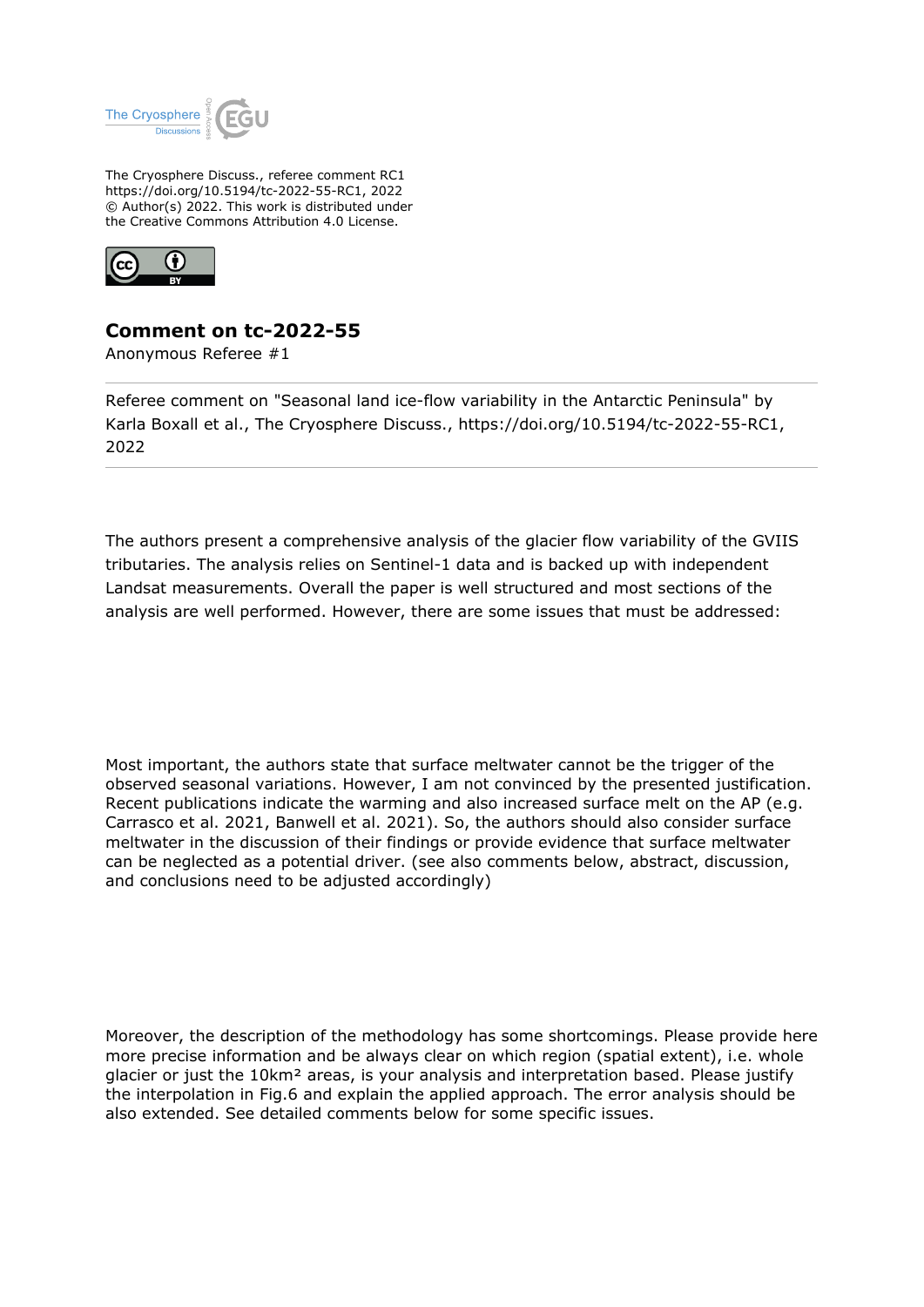Here are also some questions that came to my mind regarding your analysis. Could you please address them?

Why is the ice flow higher in March-November for wide regions further inland of the grounding line (GL) and why is it lower during summer?

Why is the speedup only visible close to the GL. Why is there now speed up further up?

Is there any correlation of speedup with altitude (either the area affected by the speed up or the general hypsometric profile or hypsometric index of the glaciers)? Difference Alexander Island vs. AP?

Tides are also affected by the season. Could the seasonal changes of the tides affect the glacier, in particular the GL? E.g. stronger tides lead to a wider grounding zone.

Detailed comments:

l10: What about the short-term summer speed ups reported by Seehaus et al. 2015 and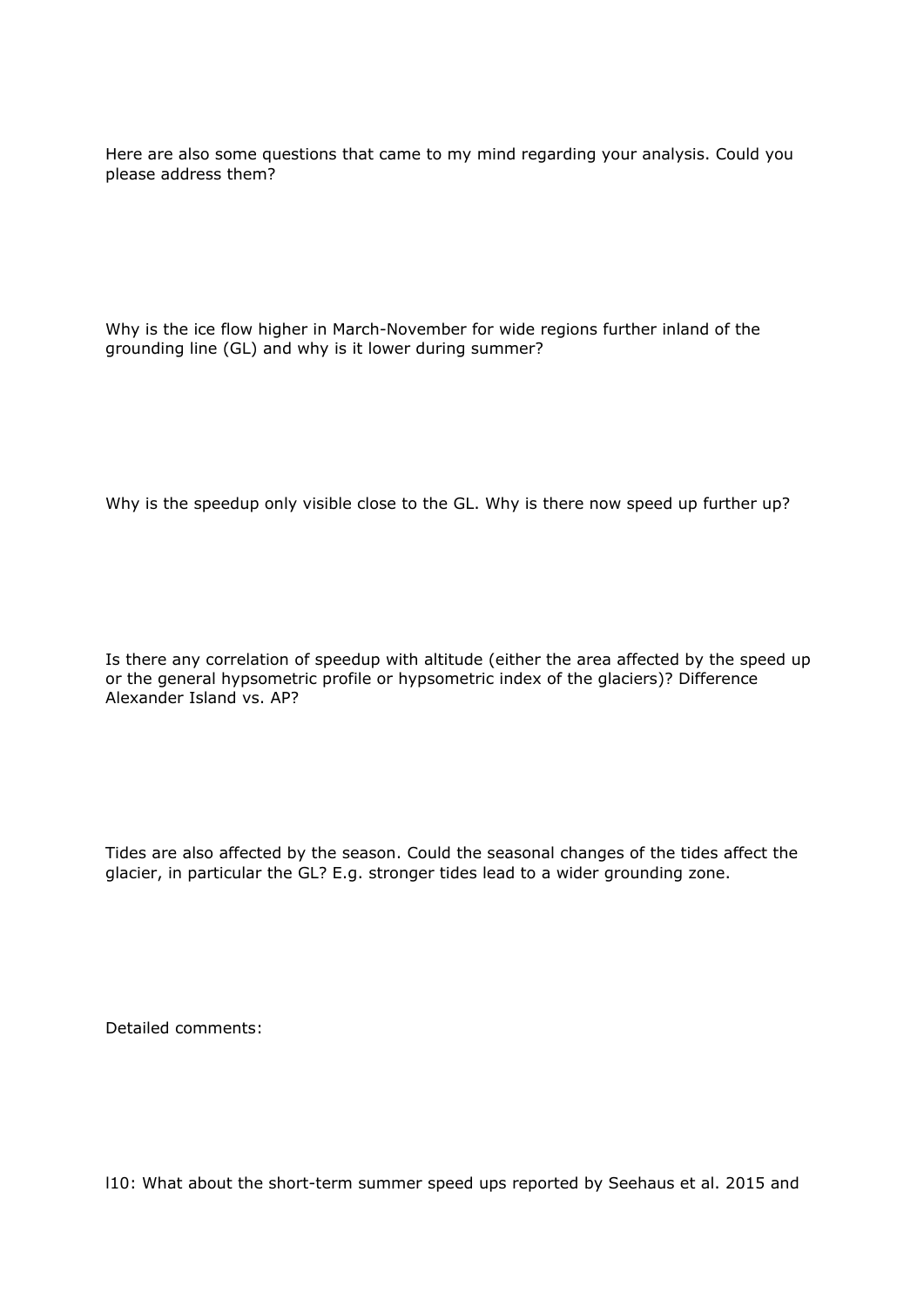Seehaus et al. 2016 at Dinsmoor-Bombardier-Edgewoth Glaciers at Sjögren Inlet.

L39: Why is it vulnerable?

L53: Does the velocity field represent the long-term average?

L56: Source of flowlines?

L69: You list publications regarding meltwater lakes from 2017 onwards and say that such studies lead to the identification of GVIIS as a potential site for future ice shelf disintegration, identified in a study from 2013. That's somehow inconsistent

L85: please explain "seaward extent". The glaciers are flowing into an ice shelf.

L98: Did you apply any multi-looking or filtering? What about the coregistration of the images? Some more technical information would be nice.

L100: Could you please provide an overview of the used imagery

L103: Did you prove this assumption? You should use your velocity measurements to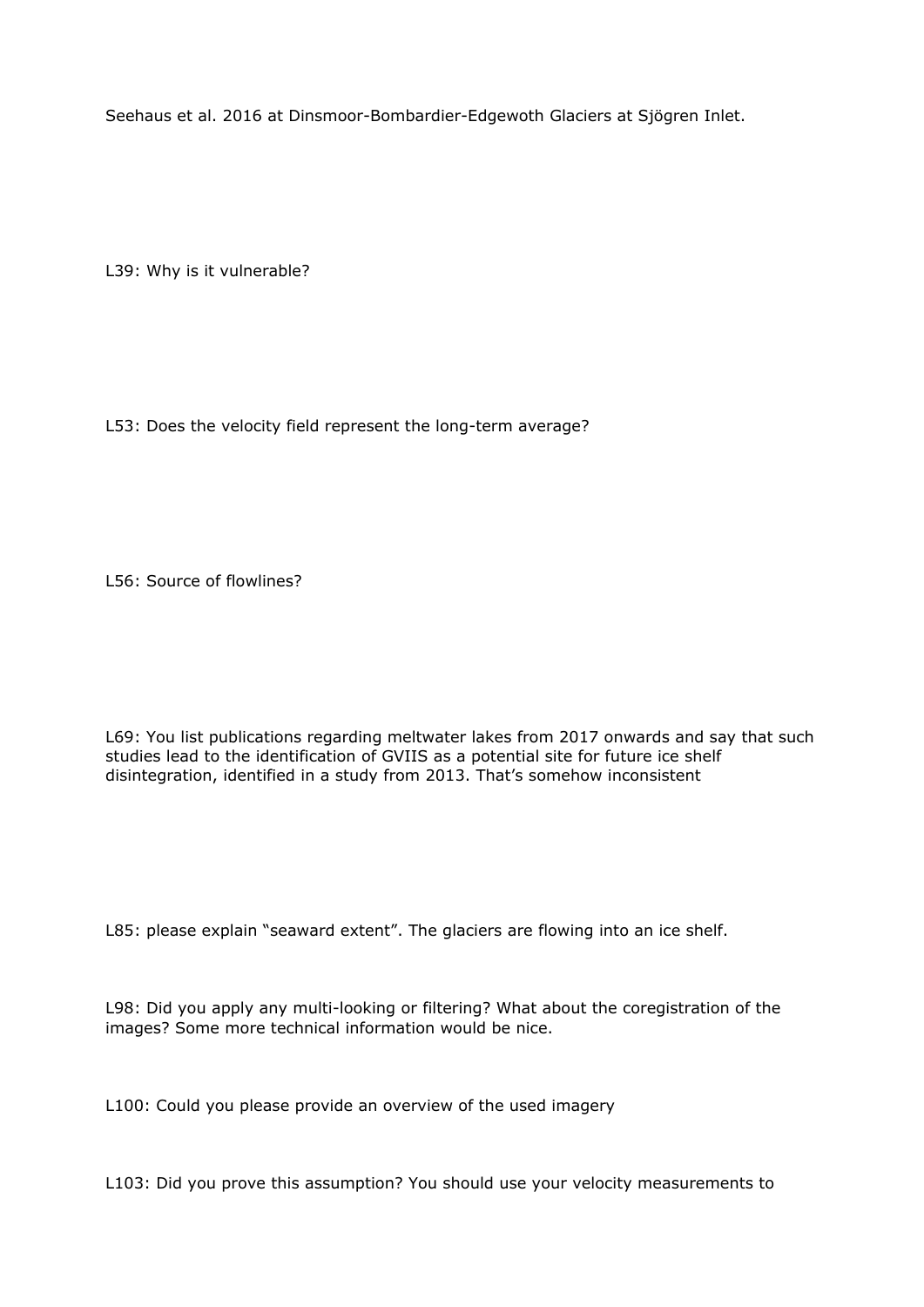prove it.

L119: Please describe here briefly how the uncertainty was estimated and what is a "valid pixel". This would be beneficial for the reader

L122: This information should be provided in section 3.1. and here you can refer to 3.1.

L127: Here you can refer to Friedl et al. 2021 as well. Their study is based on the same satellite data.

L130: what is sigma? The average of all pixels?

L136ff: Unclear explanation. You are using intensity tracking, thus you measure also displacements in azimuth direction and not only in range (LOS) direction. For sure, the shifts in the phase center depth can affect your measurements. But please rephrase this section to be more clear. Did you account for this shift in LOS direction? How much would it be? Any suggestion on how to estimate the bias? A brief statement would be nice at the end of this section.

L152: On which spatial scales did you apply the analysis. Throughout the whole glacier area? Only for the 10km² areas next to the GL? Please clarify

L153: Is this analysis based on the monthly mosaics or single velocity fields?

L165: Do you remove pixels that had no coverage for a specific month or even for single SAR image pairs? Please clarify.

L167: What about very slow-flowing regions? Will they be discarded? (or did you analyze fast-flowing regions only?, see comment above)

L193: feature tracking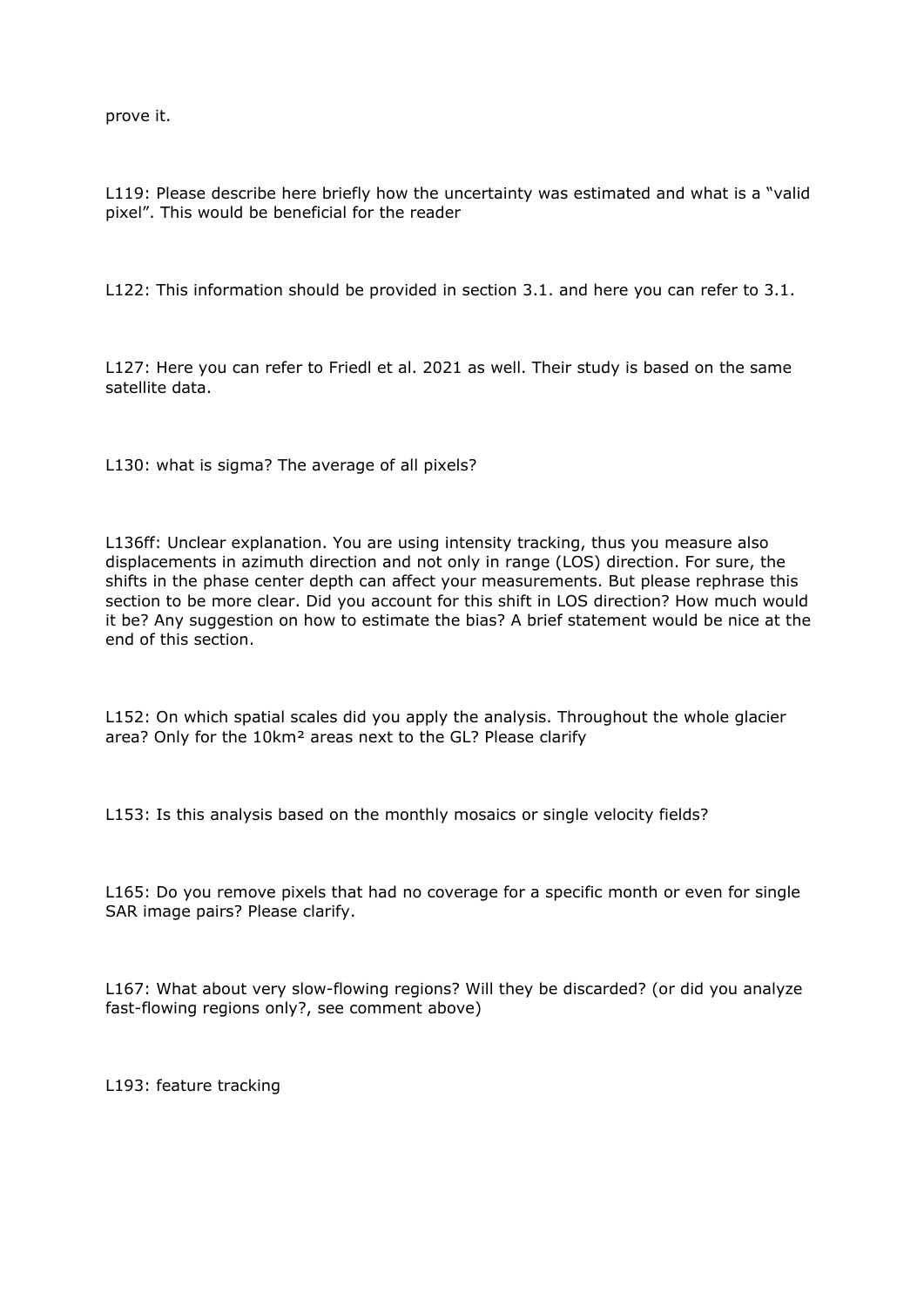Fig.3: Why is the pattern so noisy? Any explanation? Could you also include the glacier numbers in the upper maps?

Fig.4: How did you compute the error bars? How did you compute the mean monthly velocity for the period 2014-2020? Please provide more information or a link to the respective section. Fig. A2 indicates that for several glaciers the availability of monthly means was quite limited (1-3 measurements, e.g. flowline 16, 10 ...) How did you account for this issue in your analysis?

L262: Maybe there was a switch between effective and ineffective subglacial drainage. This might explain the late-summer slowdown. At some other glaciers, a late summer or even March/April minima is also visible.

And the late winter slowdown might be caused by a lack of bed lubrication at all. Well, that is just pure speculation from my side. Some studies at Columbia Glacier or also in Greenland revealed similar patterns. (e.g. Moon et al 2014, Vijay and Braun 2017…)

\*L271: Maybe surface melt onset is earlier on Alexander Island as compared to the glacier's origination from the AP. Any correlation with average glacier altitude or surface melt data from climate modeling data?

L287: Why did you apply any interpolation? Just show the pure data.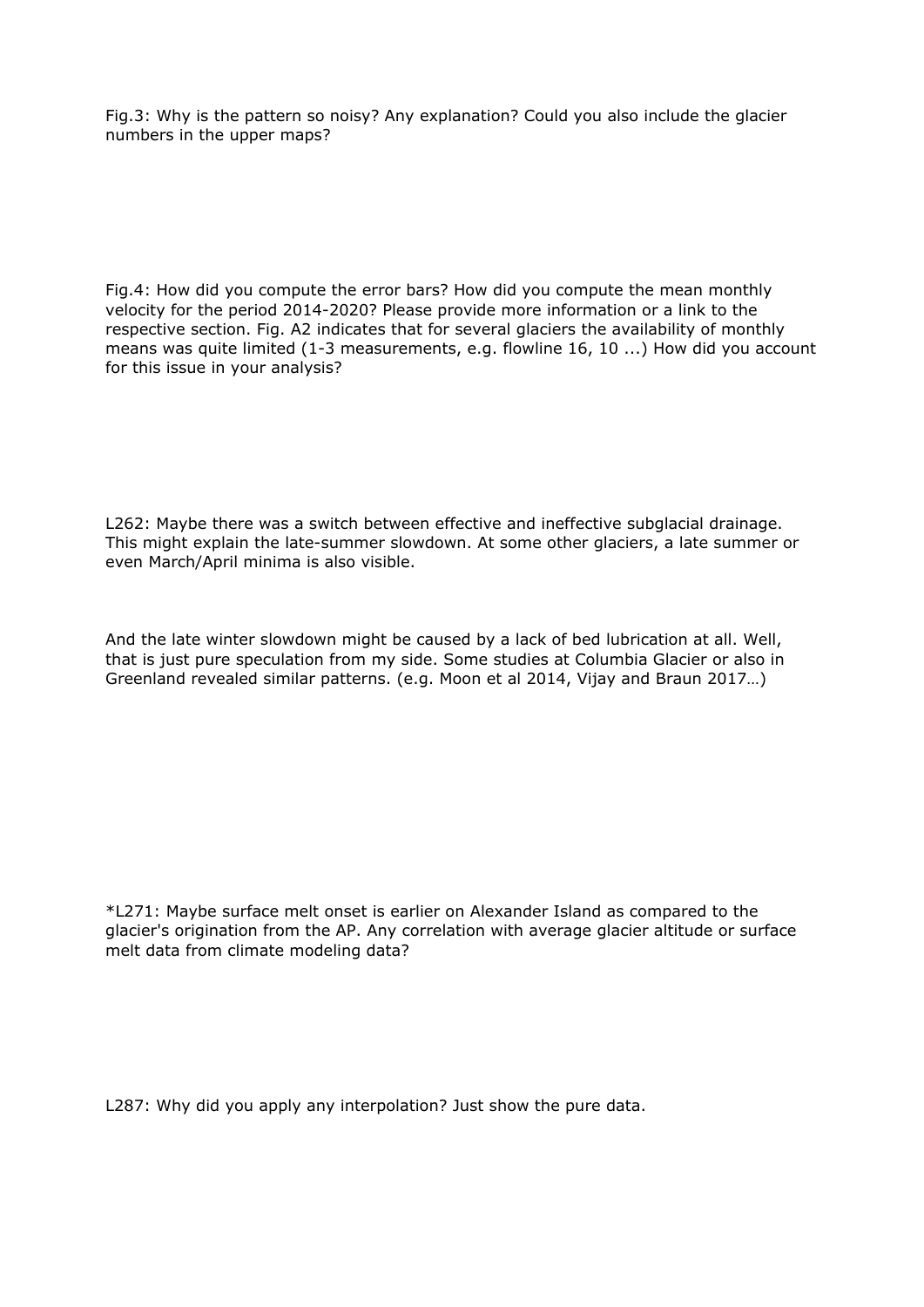Fig.6: Please use different colors or line styles to illustrate the SAR derived average velocity contours. How did you generate the heat-map? Please provide more information on how you computed the density. Please do not interpolate the density, if the interpolation is causing such strong artifacts (see comment above).

L291ff: Please show at least one example in Fig.6. Otherwise, it is difficult to figure out this issue.

L320: You should also mention the more recent warming on the AP which overlaps strongly with your observation period (reported by Carrasco et al. 2021). This should be considered in your discussion. There is also a strong surface melt anomaly in 2019/2020 reported by Banwell et al. 2021 on Alexander Island and at least close to the GL next to the AP. So you should consider also the option of surface meltwater as a driver for seasonal fluctuations

L324ff: Please revise and account also for potential surface meltwater availability (see comment above)

Fig. A1: On many panels, the glacier names are covered by black lines.

Fig. B1: Could you please include the central flowlines of the glaciers and glacier numbers.